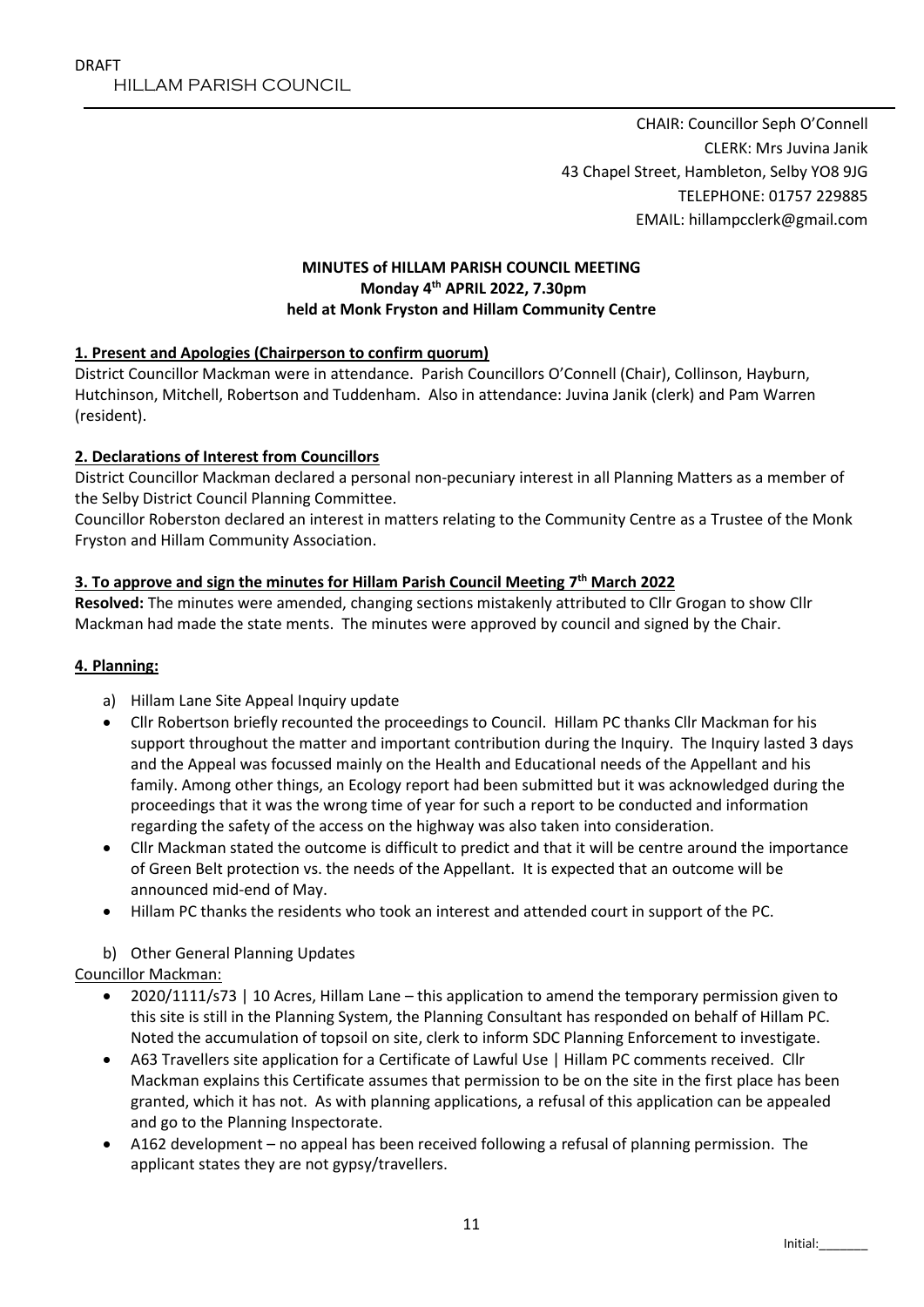DRAFT

- Yorkshire Green Energy Enablement (GREEN) Project process ongoing for the Development Consent Order
- Rawfield Lane: All applications for Batteries to be placed have been refused
- A63 Quarry at Lumby no formal application in the system at this time
- NY/2022/0021/73 application to extend the time granted for activity at the Betteras Hill Quarry Hillam PC objections are in as are various resident's comments.

*At this point Pam Warren leaves the meeting 8.10pm.*

c) Applications and Appeals to review:

i. [2022/0254/CPP](https://public.selby.gov.uk/online-applications/applicationDetails.do?keyVal=R82360NXHK000&activeTab=summary) | Lawful development certificate for proposed single storey rear extension infilling a gap between an existing extension and an attached garage | 10 Hillside Close – Has since been refused.

d) Notices of Decision:

i. 2021/1313/HPA | Alteration to existing hipped roof to form gabled roof | Greenacres Betteras Hill Road | GRANTED

ii. 2021/1354/FUL | Erection of agricultural barn and associated works consisting of engineering works in connection with the upgrading of an existing field access, creation of a private access road and laying of hardstanding. | Land Off Austfield Lane | Amended Plans GRANTED

# **5. To receive updates on relevant local issues from County, District and Parish Councillors**

Councillor Tuddenham (Joint Burial Committee):

- Water bills are down
- JBC intends to write to landowners with regards to acquiring some land behind the cemetery
- Looking for details of landscapers who will tender for the grasscutting contract.

Councillor Robertson:

- Not continuing as a Parish Councillor after elections
- A new PC representative will need to step forward with regards to the Community Centre link

District Councillor Mackman:

- Election will take place in May to elect the 90 Councillors who will represent the newly named "North Yorkshire Council", those elected will shadow existing Councillors who remain as part of the Selby District Council or North Yorkshire County Council structure until May 2023. In the meantime, the process of transitioning to one unitary authority will be taking place and the newly elected councillors will take over for "North Yorkshire Council".
- One of the culverts under Hillam Lane at Ashfield Villas was found to be blocked, Cllr Mackman is arranging a site meeting between SDC, the Internal Drainage Board (IDB) and NYCC to confirm who has responsibility and arrange for clearance.

# **6. To review and accept the Insurance Premium Renewal quote**

The current Long Term Agreement will last a further year. The clerk was mistaken in thinking it needed to be reviewed.

# **7. Updates for the Jubilee event and Hillam PC actions**

Councillor O'Connell: The order has been placed for the Beacon and an invoice will be received for the Piper in due course.

Councillor Mitchell: There is a Proms meeting on Tuesday  $8<sup>th</sup>$  to discuss the event

## **8. To discuss village Ukraine Appeal efforts**

Various residents are sponsoring families, a coordinated response is thought to be the most effective way to help those families that come to live in Hillam. The PC will remain available to help facilitate the coordination efforts as necessary.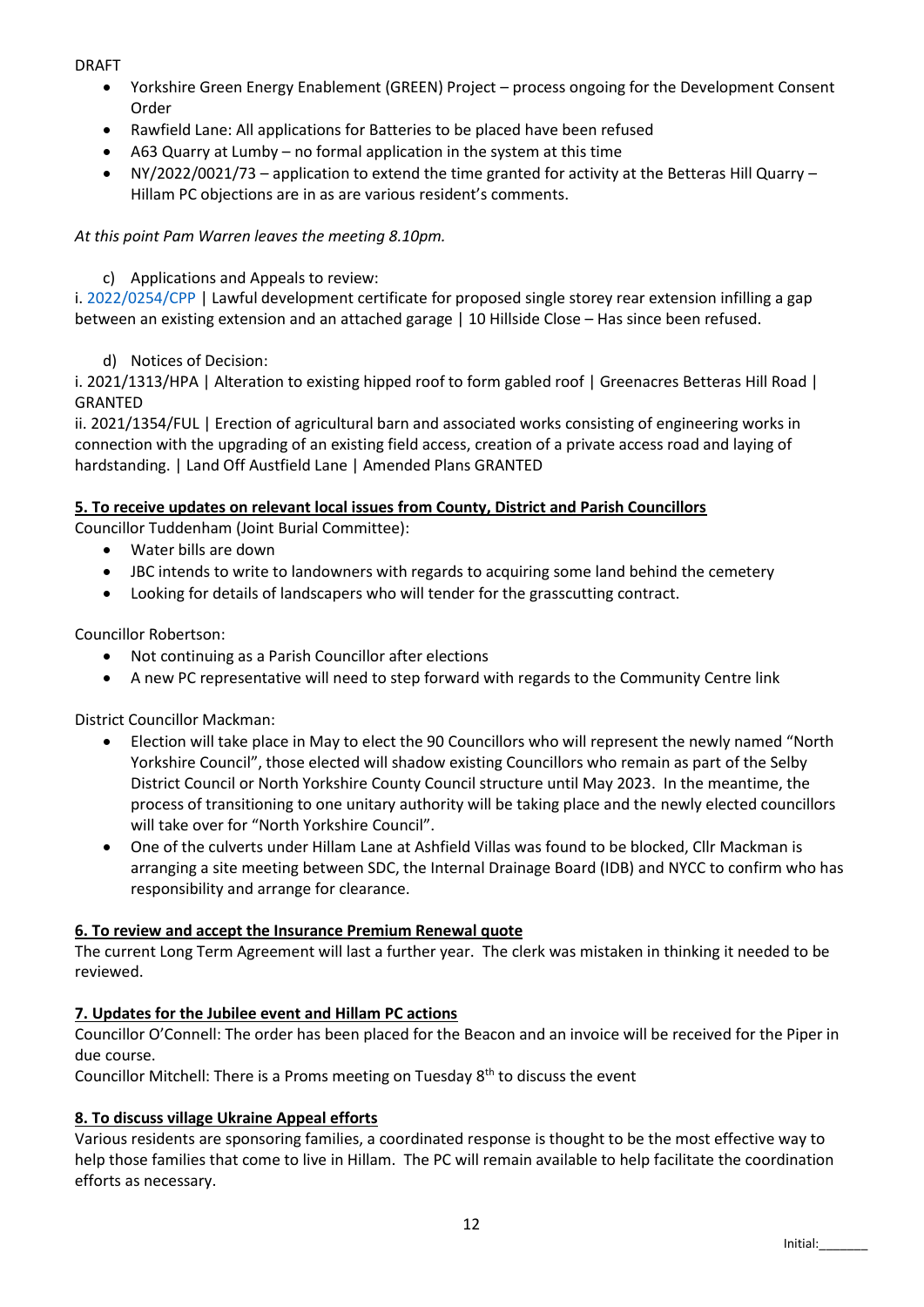# DRAFT **9. Finance:**

#### a) To approve the financial reconciliation for March 2022

**Resolved:** The reconciliation and statements were compared and the summary was approved by Council.

| <b>RESERVE ACC CASHBOOK</b>                     |                           |                 |          |                 |  |                                                |          |  |  |
|-------------------------------------------------|---------------------------|-----------------|----------|-----------------|--|------------------------------------------------|----------|--|--|
| <b>OPENING</b><br><b>BALANCE:</b><br>25.02.2022 |                           | <b>RECEIPTS</b> |          | <b>PAYMENTS</b> |  | <b>CLOSING</b><br><b>BALANCE:</b><br>24.3.2022 |          |  |  |
|                                                 | 1,230.68                  | £               | 0.03     | £               |  |                                                | 1,230.71 |  |  |
|                                                 | BANK STATEMENT: 24.3.2022 |                 | 1,230.71 |                 |  |                                                |          |  |  |

| <b>CASHBOOK OPENING</b><br><b>BALANCE: 25.2.22</b><br><b>MAR RECEIPTS</b><br><b>MAR PAYMENTS</b><br><b>CASHBOOK CLOSING</b><br><b>BALANCE: 24.3.22</b><br>Difference between<br><b>Statement and Cashbook:</b><br>Reconciliation | £<br>£<br>£<br>£<br>£<br>£                                                             | 26,959.04<br>273.45<br>26,685.59<br>157.60                                              | <b>BANK STATEMENT</b><br><b>MFHCA</b><br><b>MFHCA</b><br><b>MFHCA</b>         |                                                    | <b>BALANCE: 24.3.2022</b> |        | £                | and £500 is ring fenced for pump maintenance<br>gifted by Hillam Historians. £7354.80 OF THE<br><b>INCREASED ANNUAL PRECEPT TOTAL IS</b><br>RINGFENCED TO COVER COSTS ASSOCIATED WITH<br>PLANNING CONSULTANTS; ANY UNUSED<br>26,843.19 | CHQ.<br><b>NO</b>                                                                                                                                                    |
|----------------------------------------------------------------------------------------------------------------------------------------------------------------------------------------------------------------------------------|----------------------------------------------------------------------------------------|-----------------------------------------------------------------------------------------|-------------------------------------------------------------------------------|----------------------------------------------------|---------------------------|--------|------------------|----------------------------------------------------------------------------------------------------------------------------------------------------------------------------------------------------------------------------------------|----------------------------------------------------------------------------------------------------------------------------------------------------------------------|
|                                                                                                                                                                                                                                  |                                                                                        |                                                                                         |                                                                               |                                                    |                           |        |                  |                                                                                                                                                                                                                                        |                                                                                                                                                                      |
|                                                                                                                                                                                                                                  |                                                                                        |                                                                                         |                                                                               |                                                    |                           |        |                  |                                                                                                                                                                                                                                        |                                                                                                                                                                      |
|                                                                                                                                                                                                                                  |                                                                                        |                                                                                         |                                                                               |                                                    |                           |        |                  |                                                                                                                                                                                                                                        |                                                                                                                                                                      |
|                                                                                                                                                                                                                                  |                                                                                        |                                                                                         |                                                                               |                                                    |                           |        |                  |                                                                                                                                                                                                                                        |                                                                                                                                                                      |
|                                                                                                                                                                                                                                  |                                                                                        |                                                                                         |                                                                               |                                                    |                           |        |                  |                                                                                                                                                                                                                                        |                                                                                                                                                                      |
|                                                                                                                                                                                                                                  |                                                                                        |                                                                                         |                                                                               |                                                    |                           |        | £                | 814                                                                                                                                                                                                                                    |                                                                                                                                                                      |
|                                                                                                                                                                                                                                  |                                                                                        |                                                                                         |                                                                               |                                                    |                           |        |                  | £<br>20.00                                                                                                                                                                                                                             |                                                                                                                                                                      |
|                                                                                                                                                                                                                                  |                                                                                        |                                                                                         |                                                                               |                                                    |                           |        | £<br>20.00       |                                                                                                                                                                                                                                        | 841                                                                                                                                                                  |
|                                                                                                                                                                                                                                  |                                                                                        |                                                                                         | <b>MFHCA</b>                                                                  |                                                    |                           | £      | 20.00            | 847                                                                                                                                                                                                                                    |                                                                                                                                                                      |
|                                                                                                                                                                                                                                  |                                                                                        | 26,685.59                                                                               | <b>MORTON BROS LTD</b>                                                        |                                                    | £                         | 57.60  | 848              |                                                                                                                                                                                                                                        |                                                                                                                                                                      |
|                                                                                                                                                                                                                                  |                                                                                        |                                                                                         | <b>MFHCA</b>                                                                  |                                                    |                           | £      | 20.00            | 850                                                                                                                                                                                                                                    |                                                                                                                                                                      |
|                                                                                                                                                                                                                                  |                                                                                        |                                                                                         |                                                                               |                                                    |                           |        |                  |                                                                                                                                                                                                                                        |                                                                                                                                                                      |
|                                                                                                                                                                                                                                  |                                                                                        |                                                                                         | TOTAL O/SE                                                                    |                                                    |                           |        | 157.60           |                                                                                                                                                                                                                                        |                                                                                                                                                                      |
| <b>Details</b><br>Payee                                                                                                                                                                                                          |                                                                                        |                                                                                         | <b>TOTAL COST</b>                                                             |                                                    |                           |        |                  |                                                                                                                                                                                                                                        |                                                                                                                                                                      |
|                                                                                                                                                                                                                                  |                                                                                        |                                                                                         |                                                                               | £                                                  |                           |        |                  |                                                                                                                                                                                                                                        |                                                                                                                                                                      |
|                                                                                                                                                                                                                                  |                                                                                        |                                                                                         |                                                                               | £                                                  | 9.20                      |        |                  |                                                                                                                                                                                                                                        |                                                                                                                                                                      |
|                                                                                                                                                                                                                                  | 2022-23 MEMBERSHIP                                                                     |                                                                                         | £                                                                             | 308.00                                             |                           |        |                  |                                                                                                                                                                                                                                        |                                                                                                                                                                      |
|                                                                                                                                                                                                                                  |                                                                                        |                                                                                         |                                                                               | £                                                  | 45.90                     | £      | 7.65             |                                                                                                                                                                                                                                        |                                                                                                                                                                      |
|                                                                                                                                                                                                                                  |                                                                                        |                                                                                         |                                                                               | £                                                  | 20.00                     |        |                  |                                                                                                                                                                                                                                        |                                                                                                                                                                      |
|                                                                                                                                                                                                                                  |                                                                                        |                                                                                         |                                                                               |                                                    |                           |        |                  |                                                                                                                                                                                                                                        |                                                                                                                                                                      |
|                                                                                                                                                                                                                                  |                                                                                        |                                                                                         |                                                                               |                                                    |                           |        |                  |                                                                                                                                                                                                                                        |                                                                                                                                                                      |
| a) Maintenance Updates<br>Temporary cut of the 164 bus service (Selby - Leeds via Monk Fryston) has been anno                                                                                                                    |                                                                                        | This would mean no bus service will link locals to Selby, Leeds or other local towns. R |                                                                               |                                                    |                           |        |                  |                                                                                                                                                                                                                                        |                                                                                                                                                                      |
|                                                                                                                                                                                                                                  | 851 J.JANIK<br>852 HMRC<br>853 YLCA<br>854 TPJ<br>855 MFHCA<br>10. Village Maintenance |                                                                                         | b) To approve payments for April 2022<br>MARCH SALARY<br>Q4 TAX<br>MARCH HIRE | JAN-MARCH PAYROLL ADM<br>TOTAL 202-23 ANNUAL SPEND | TOTAL APRIL SPEND E<br>£  | 626.47 | 626.47<br>£<br>£ | VAT: To<br>Redaim<br>7.65<br>7.65                                                                                                                                                                                                      | Resolved: The written cheques were checked against the invoices received. Payments were a<br>payment by Council and cheques signed by Cllrs Tuddenham and Collinson. |

## b) To approve payments for April 2022

**Resolved:** The written cheques were checked against the invoices received. Payments were approved for payment by Council and cheques signed by Cllrs Tuddenham and Collinson.

| CHQ NO. | Payee                     | <b>Details</b>        |   | <b>TOTAL COST</b> | VAT: To<br>Redaim |      |
|---------|---------------------------|-----------------------|---|-------------------|-------------------|------|
|         | 851 J.JANIK               | MARCH SALARY          |   |                   |                   |      |
|         | 852 HMRC                  | Q4 TAX                |   | 9.20              |                   |      |
|         | 853 YLCA                  | 2022-23 MEMBERSHIP    |   | 308.00            |                   |      |
| 854 TPJ |                           | JAN-MARCH PAYROLL ADM | £ | 45.90             | £                 | 7.65 |
|         | 855 MFHCA                 | <b>MARCH HIRE</b>     |   | 20.00             |                   |      |
|         | TOTAL APRIL SPEND E       |                       |   |                   |                   | 7.65 |
|         | TOTAL 202-23 ANNUAL SPEND |                       |   |                   |                   | 7.65 |

## **10. Village Maintenance**

- Temporary cut of the 164 bus service (Selby Leeds via Monk Fryston) has been announced by Arriva. This would mean no bus service will link locals to Selby, Leeds or other local towns. **Resolved:** The PC will advertise the fact and ask who in the village will be affected by the cut.
- Hillam and Monk Fryston Sustainability Project got featured in the York Press for its good work and progress at the School.
- Building work on Chapel Street reported to clerk by resident Councillors confident permission was